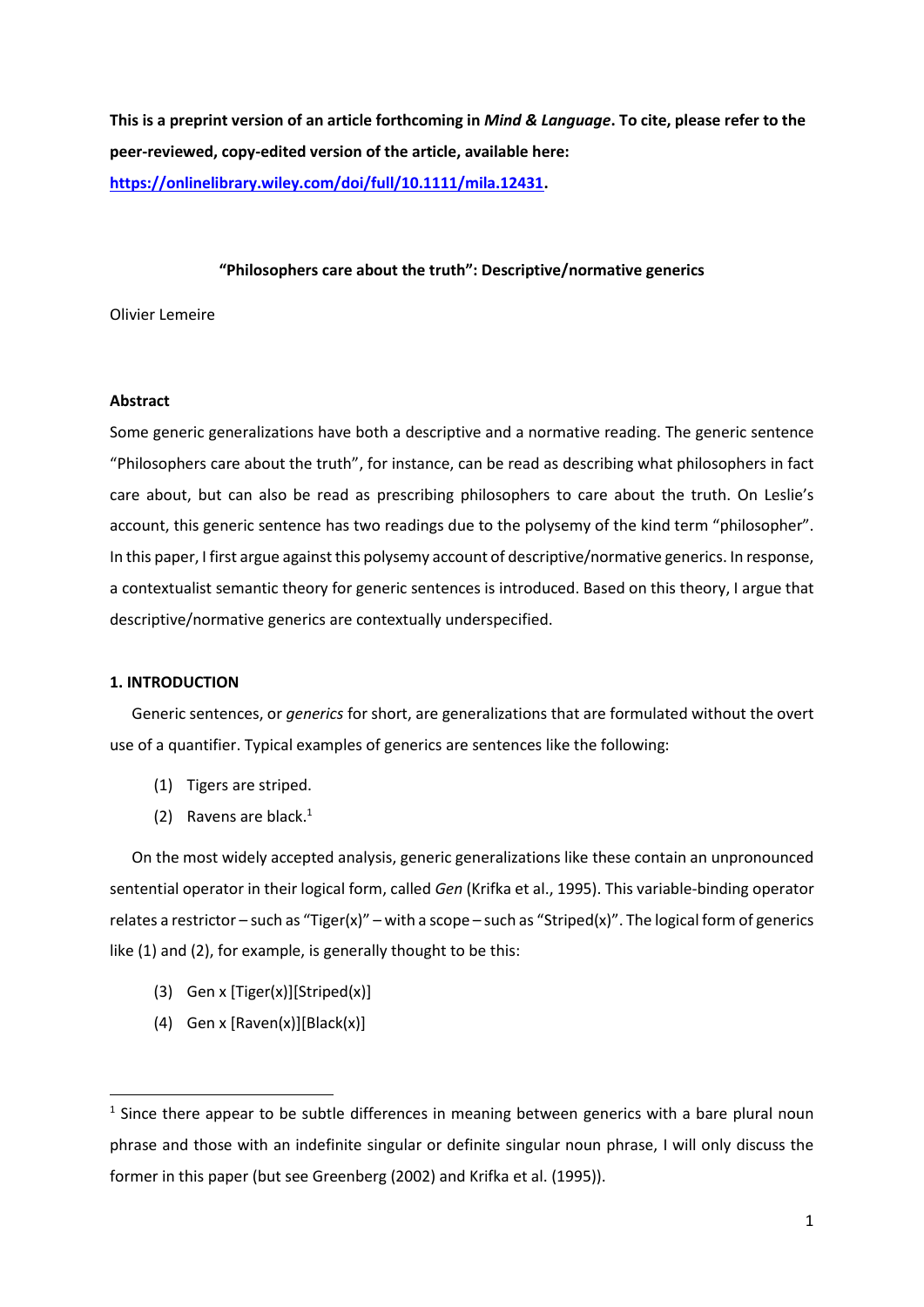Even after decades of research, there is little agreement in the literature concerning the type of generalization expressed by *Gen* (Krifka et al., 1995; Sterken, 2017). Generics appear to express broad kind-wide generalizations but can still be true in the face of exceptions. The existence of some stripeless tigers does not falsify (1), for instance, just as the existence of some albino ravens does not falsify (2).

Their tolerance for exceptions is not the only puzzling fact about generics, however. Also puzzling is the fact that some generic sentences only have a descriptive reading whereas other generic sentences also have a normative reading. Sentences such as (1) and (2), for instance, are interpreted as just *describing* what members of the kind are like. Other generics, however, can also be interpreted as *prescribing* what members of the kind ought to be like. Here are two examples that will be returned to throughout this paper:

- (5) Philosophers care about the truth.
- (6) Men are tough.

Both these generic sentences can be understood descriptively as well as normatively. Sentence (5) can be read as describing what philosophers in fact care about but can also be read as prescribing philosophers to care about the truth. The same holds for (6), which, according to its normative reading, says that all men ought to be tough.<sup>2</sup> In some conversational contexts, an utterance of one of these sentences will convey either a descriptive or a normative generalization. Yet without any further contextual clues, both readings are available. Generic sentences that standardly have both a descriptive and a normative reading are what I call *descriptive/normative generics*. The question to be answered in this paper is why both a descriptive and a normative reading is so readily available for these sentences.

More specifically, descriptive/normative generics raise the question why a normative reading is more readily available for these generics than for generics like (1) and (2). In a standard context, one would not understand (1) as saying that tigers *ought* to be striped in a prescriptive-normative sense. This sentence does not have a normative reading, except perhaps in a very specific conversational setting. Presumably, this is because biological kinds such as *ravens* and *tigers* are not typically conceived of as the kind of things to which prescriptive norms apply, unlike social kinds such as

 $2$  This generic will be mentioned often in this paper. Obviously, this should not be considered an endorsement of it. Other examples of objectionable descriptive/normative generics are "Women are submissive", "Boys don't cry", "Girls are caring", and "Black people don't snitch" (from the ABC sitcom *Black-Ish*).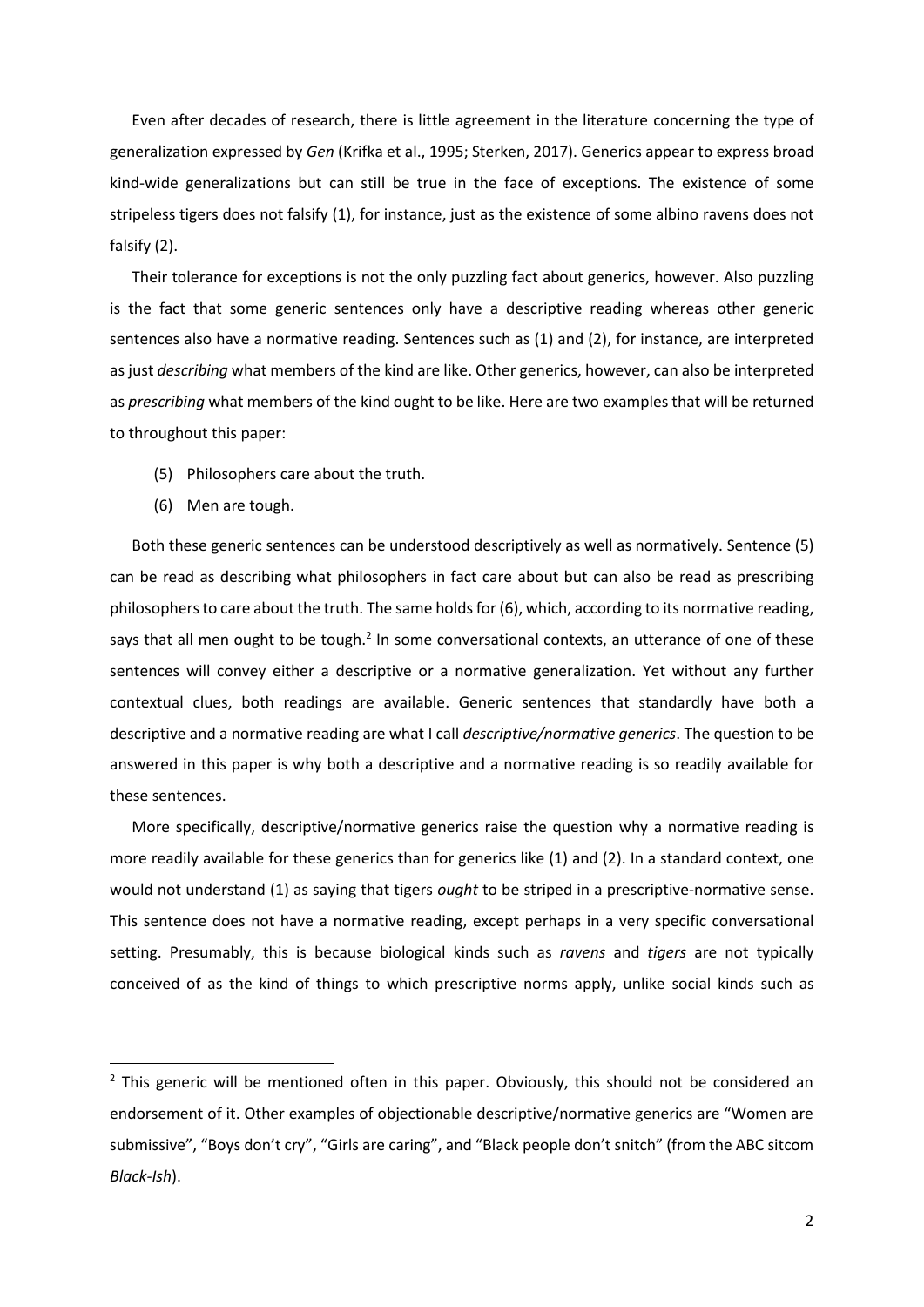*philosophers* and *men*. But how exactly does this difference in conceptualization lead to a difference in the readings that are available for generic sentences?

In this paper, I argue that descriptive/normative generics are contextually underspecified when uttered in a standard context. To do so, I introduce a contextualist semantic theory for generic sentences. According to this theory, generics express kindhood generalizations, where the content of "kindhood" is context-dependent. A generic of the form "*Ks* are *F*" roughly says that *F* (e.g., caring about the truth) is part of what makes *Ks* (e.g., philosophers) into a *kind*. The notion of *kindhood*, however, only makes sense relative to a contextually selected categorizing strategy. Some generic sentences – like (5) and (6) – can standardly be understood in two different ways because it is common ground that the categories involved – *philosophers* and *men* – can be considered kinds relative to two different categorizing strategies.

This contextualist theory is defended in response to Sarah-Jane Leslie's (2015) account of descriptive/normative generics, according to which they have two different readings due to the polysemy of the kind terms "philosopher" and "man". Leslie's polysemy account has already been influential in the literature (Del Pinal & Reuter, 2017; Reuter, 2019). 3 In the first part of the paper, I present Leslie's polysemy account and an objection against it. In the second part of this paper, I defend my alternative contextualist theory in response.

#### **2. LESLIE'S POLYSEMY ACCOUNT**

#### **2.1 Descriptive/normative polysemy**

The fact that some generic sentences have both a descriptive and a normative reading calls for an explanation. On Leslie's (2015) account, descriptive/normative generics can be understood in both a descriptive and a normative way because the kind terms in these sentences can themselves be understood in both a descriptive and a normative way. Leslie hypothesizes that social kind terms such as "philosopher" and "man" are polysemous. Polysemy occurs when a single word has multiple senses that are distinct yet related. A typical example of polysemy is the word "book" which has both a physical object sense (e.g., "this book is heavy") and an information sense (e.g., "this book is interesting").<sup>4</sup> On Leslie's view, the kind terms "philosopher" and "man" have both a descriptive sense and a normative sense, causing generic sentences such as (5) and (6) to have both a descriptive and a

<sup>&</sup>lt;sup>3</sup> Since submitting this paper, another criticism of Leslie's view has been published that pursues a very different critique and a pragmatic alternative (Hesni, 2021). For another pragmatic approach to normative generics, also see Haslanger (2015).

<sup>&</sup>lt;sup>4</sup> For this and more examples, see Löhr (2021). For an overview of current theoretical and experimental issues regarding polysemy, see Falkum & Vicente (2015).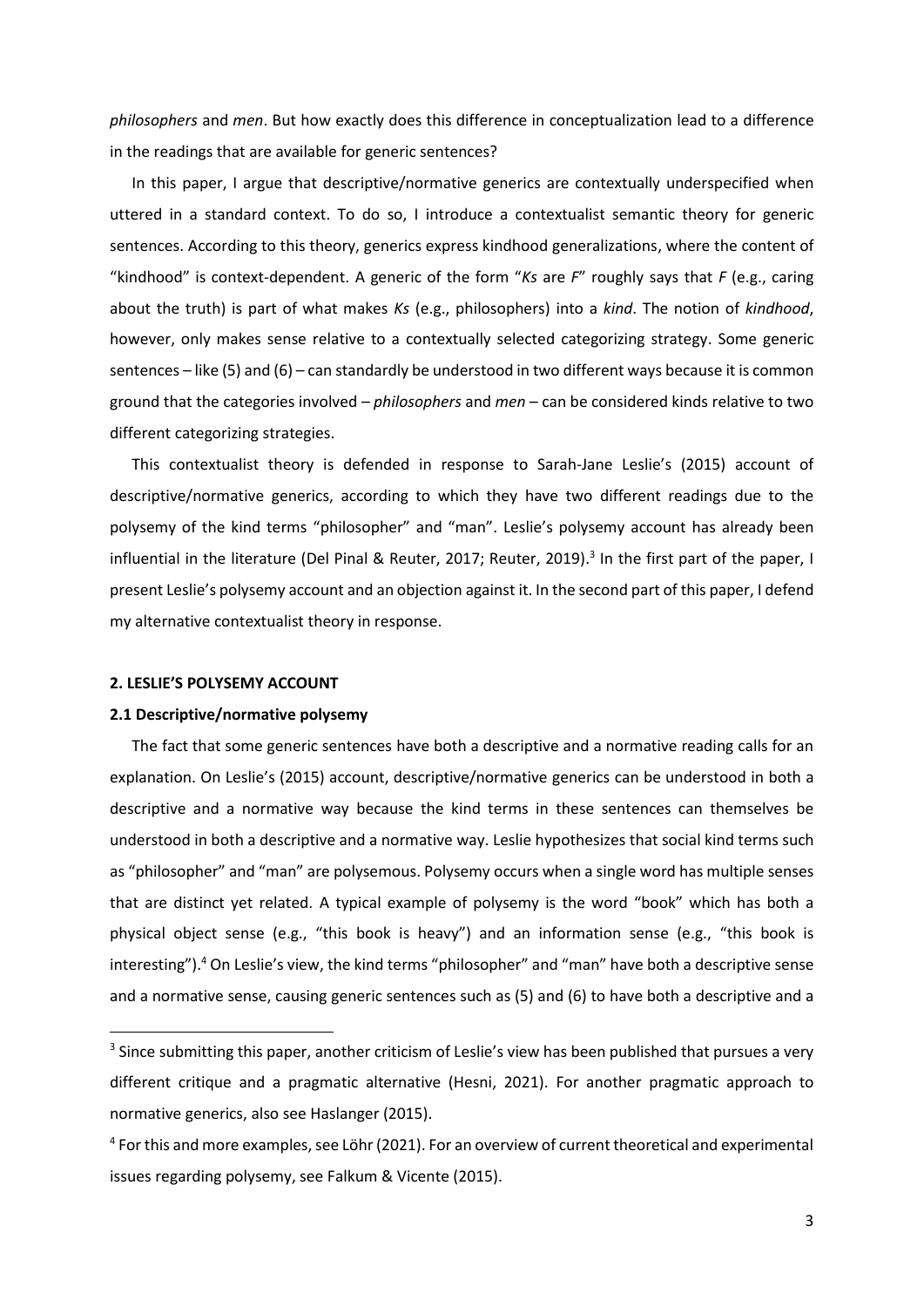normative reading. Generics like (1) and (2), on the other hand, can only be understood as expressing a descriptive generalization because the kind terms in these sentences are monosemous. This view can be presented as follows:

- (7) Gen x [Tiger(x)][Striped(x)]
- (8) Gen x  $[Raven(x)][Black(x)]$
- (9) a. Gen x [Philosopher<sub>1</sub>(x)][Cares-about-the-truth(x)] b. Gen x [Philosopher<sub>2</sub>(x)][Cares-about-the-truth(x)]
- (10) a. Gen x  $[Man_1(x)][Tour(k)]$ 
	- b. Gen x  $[Man_2(x)][Tough(x)]$

Leslie argues that the kind terms "philosopher" and "man" are polysemous due to fact that the concepts PHILOSOPHER and MAN have a dual character (Knobe et al., 2013; Reuter, 2019). Dual character concepts encode both a descriptive and a normative dimension, each of which is independently sufficient for categorization (Reuter, 2019). Leslie proposes that the concept PHILOSOPHER, for example, is a dual character concept because it encodes several properties that describe philosophers (e.g., reads philosophy books, teaches philosophy classes, etc.) and a broader social role that is characteristic of philosophers (e.g., asks fundamental questions about life and reality). Someone could be categorized as a philosopher, furthermore, because she instantiates many of the properties that describe a philosopher but alternatively, also because she performs the social role characteristic of a philosopher, irrespective of whether she instantiates any of the other properties. The descriptive content and the social role content of PHILOSOPHER are independently sufficient for someone to be categorized as a philosopher. The same holds for the concept MAN, which encodes both a set of descriptive properties and a characteristic social role.

The social roles encoded by the concepts PHILOSOPHER and MAN also have normative force. Leslie argues that there is a *prima facie* social obligation for individuals who satisfy the description of a kind to also carry out the social role characteristic of that kind. Hence these concepts really have both a descriptive and a *normative* character, encoding both a set of descriptive properties and a normatively laden social role that everyone who satisfies the description of the kind is obligated to perform.

As a result of this dual character conceptualization, Leslie argues, words like "philosopher" and "man" are polysemous; they have both a descriptive and a normative sense. The word "philosopher" can be used in two different ways; either to denote people who satisfy the description of a philosopher or to denote people who perform the social role of a philosopher. Similarly, the word "man" can denote people who satisfy the description of a man but can also denote people who perform the social role characteristic of men. For example, when someone says that "Hillary Clinton was the only man in the Obama administration", the word "man" in this sentence denotes specifically those people who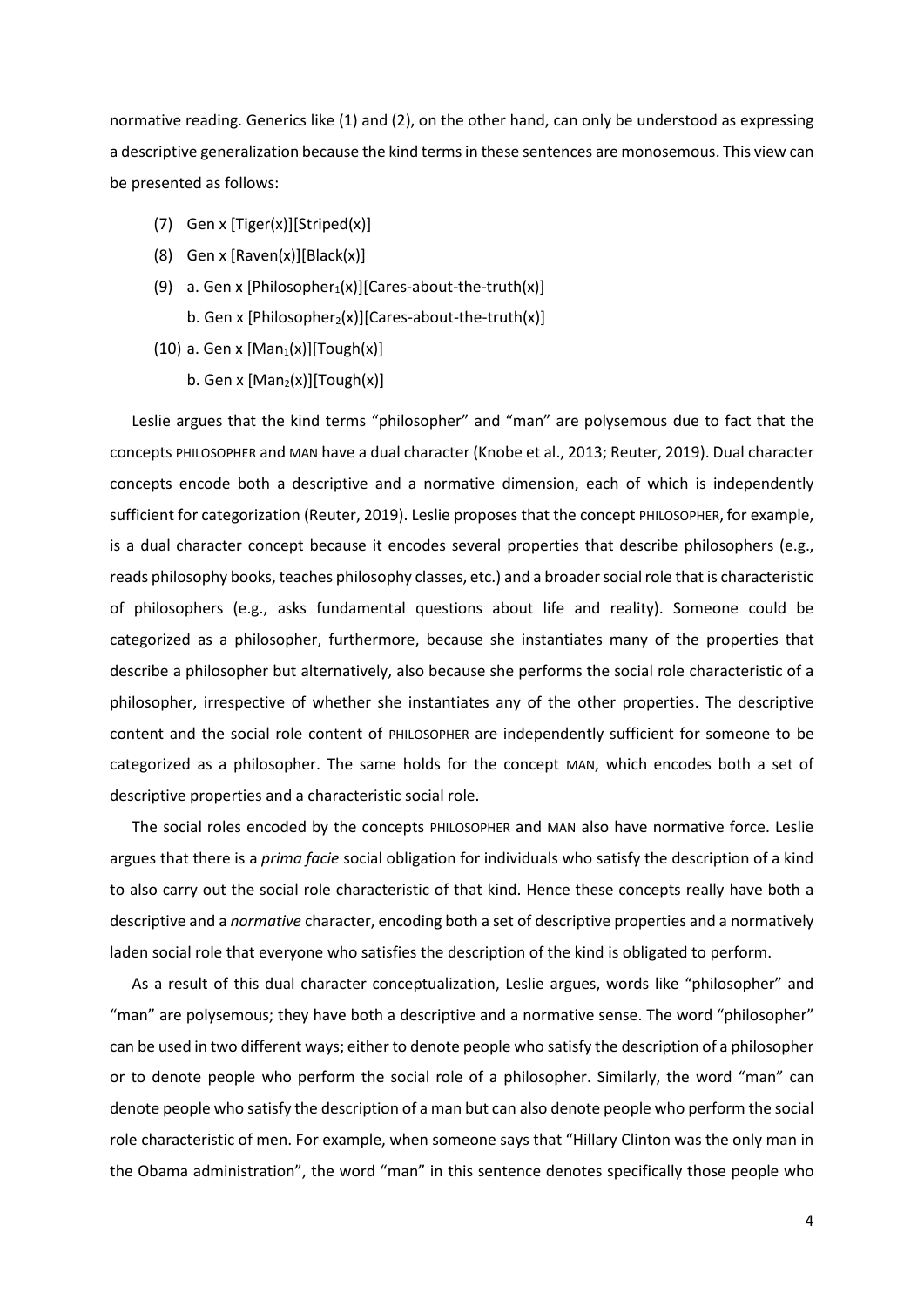perform the social role characteristic of men. When someone is called a "*true* philosopher" or a "*real* man", the modifiers "true" and "real" select the normative social role sense of the kind term. But even without these modifiers, Leslie argues, "philosopher" and "man" can have a distinct and normatively laden social role sense.

This polysemy, Leslie further argues, is also responsible for the fact that both a descriptive and a normative reading are available for some generic sentences. Due to the polysemy of "philosopher", (5) can be interpreted as a generalization about people who satisfy the description of a philosopher but alternatively, also as a generalization about people who exemplify the social role of a philosopher. Similarly, (6) can be interpreted as being about people who satisfy the description of a man but also about people who exemplify the social role of a man. The two readings that are available for these sentences can therefore also be represented as follows:

- (11) a. Gen x [satisfies-description-of-a-philosopher(x)][cares-about-the-truth(x)]
	- b. Gen x [exemplifies-normative-social-role-of-a-philosopher(x)][cares-about-the-truth(x)]
- (12) a. Gen x [satisfies-description-of-a-man(x)][tough(x)]
	- b. Gen x [exemplifies-normative-social-role-of-a-man(x)][tough(x)]

Hence on Leslie's view, the fact that generics like (5) and (6) have both a descriptive and a normative reading is not really due to the semantics of *Gen* but due to the semantics of "philosopher" and "man". Because Leslie proposes that the polysemy of the kind terms is responsible for the two readings of these generics, I will not say more here about her otherwise very interesting views on the meaning of *Gen* (see Leslie, 2007, 2008).

To summarize, Leslie defends three claims: (a) concepts such as PHILOSOPHER and MAN are dual character concepts, encoding both a set of descriptive properties and a normatively laden social role, (b) kind terms such as "philosopher" and "man" are consequently polysemous, with a descriptive sense and a distinct normative social role sense, and (c) this polysemy causes generic sentences about philosophers and men to have both a descriptive and a normative reading. In the next section, I object to this third claim; descriptive/normative generics do *not* have two readings due to the polysemy of the kind terms involved.

#### **2.2 Forcing Contexts**

In this section, I argue against Leslie's polysemy account of descriptive/normative generics. I will not dispute Leslie's claim that PHILOSOPHER and MAN are dual character concepts that also encode a social role. In fact, I take this to be an important insight that I will rely on myself when explaining the meaning of descriptive/normative generics. Furthermore, I will also not dispute Leslie's claim that terms like "philosopher" and "man" are polysemous. It does appear that in *some* contexts, these terms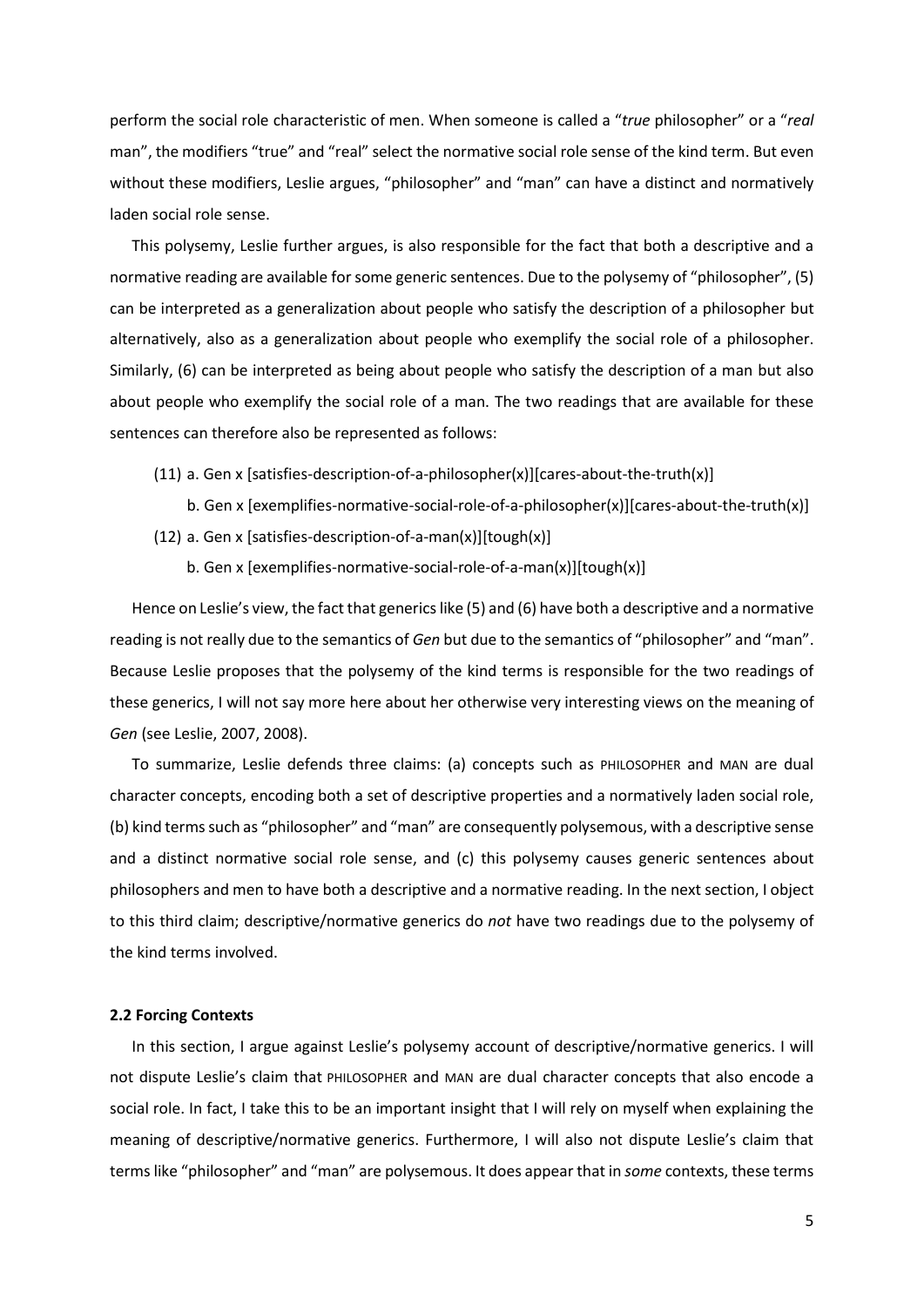denote specifically those people who perform the social roles attributed to the kind, which may well be a case of polysemy (Laskowski, 2020).<sup>5</sup> What I will argue in this section, however, is that this alternative social role sense of the kind terms is not conventionalized enough for it to explain why generics about philosophers and men have two different readings.

Recall that for descriptive/normative generics such as (5) and (6), both a descriptive and a normative reading is standardly available. Of course, in some conversational contexts, an utterance of one of these sentences will convey either a descriptive generalization or a normative generalization. Yet without any further contextual clues (e.g., when mentioned in this paper), both readings are available. If the hypothesized polysemy of the kind terms is to explain this, the two different senses of these terms would have to be strongly conventionalized. It would have to be the case that both the descriptive sense and the social role sense of these terms are stored in our lexicon so that whenever these terms are used, both senses can be selected. Yet that is not the case. Instead, "philosopher" and "man" have one ordinary sense (which need not be *either* a set of descriptive properties *or* a social role but may well be some combination of both dimensions) and only have a distinct social role sense when the context forces this alternative understanding. When used in a standard context, however, only the ordinary sense of these kind terms is available.

To see this, consider the (non-generic) examples that Leslie provides in support of her view that kind terms like "philosopher" and "man" are polysemous. Crucially, these are all examples in which contextual factors force a non-ordinary understanding of these kind terms. Once we remove these contextual factors from the examples, however, the kind terms only have their ordinary sense.

A first type of examples are what Leslie calls *normatively shifted predications*, one example of which we have already mentioned above. These are sentences in which a social kind term is used to predicate that an individual performs the social role characteristic of the kind. Here are two examples:

- (13) Hillary Clinton was the only man in the Obama administration.
- (14) My sister is always looking for answers to deep questions. Even though she is not a philosopher, if you think about what it really means to be a philosopher, she is a philosopher.

In these examples, the kind terms do appear to denote specifically those people who exemplify the social roles attributed to the kinds. Sentence (13) says that Hillary Clinton was the only one in the Obama administration who performed the social role of a man. Sentence (14) says that the speaker's

 $5$  Alternatively, it could also be the case that kind terms such as "man" and "woman" have contextualist semantics themselves. For this view, see Saul (2012) and Diaz-Leon (2016). For discussion of this contextualist view, see Chen (2021).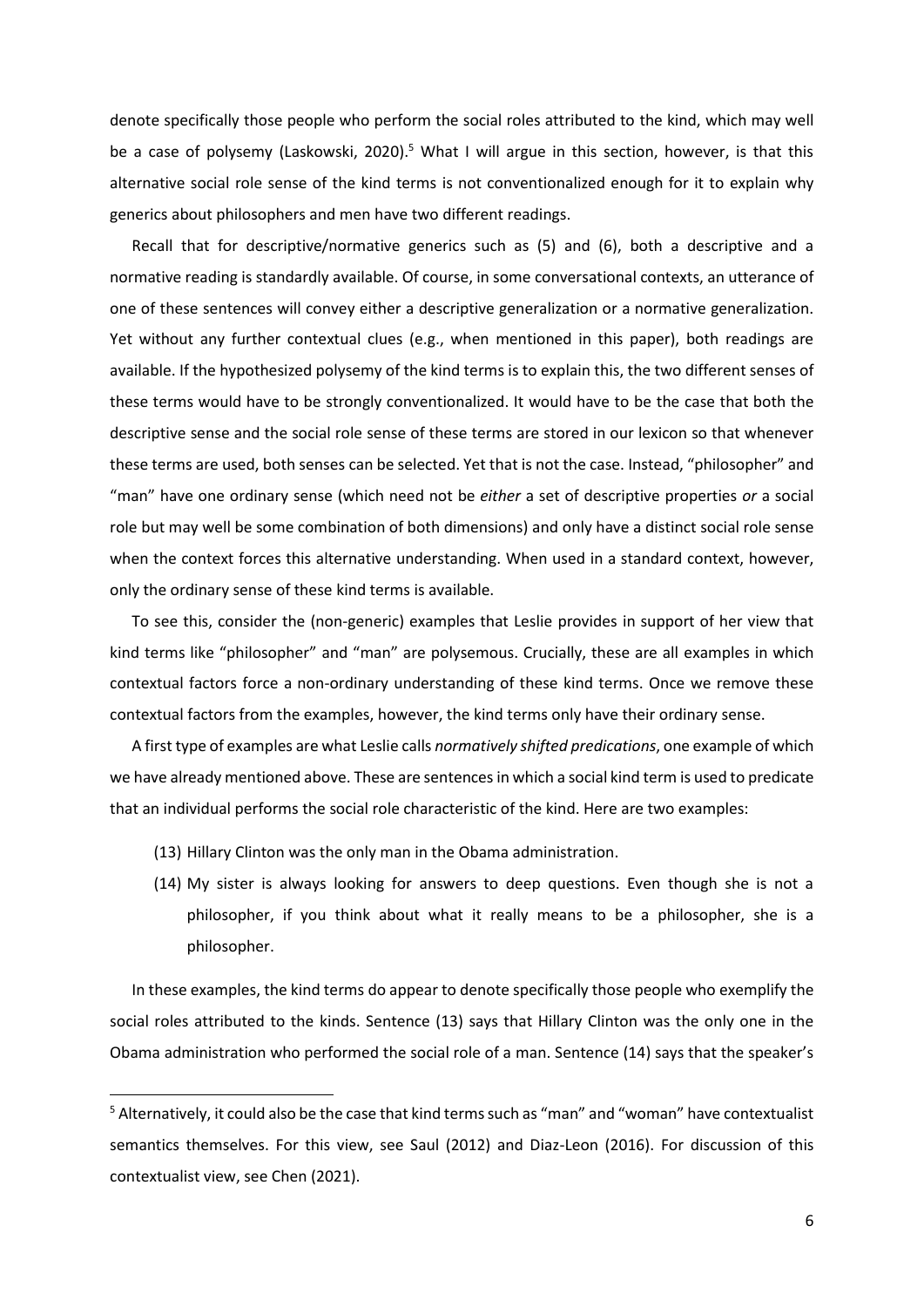sister performs the social role of a philosopher, even if she is not a philosopher in the descriptive sense. However, these examples do *not* show that a distinct social role sense of "philosopher" and "man" is conventionalized in such a way that it could explain the two readings that are standardly available for descriptive/normative generics. In both (13) and (14), the context forces the reader to look for the non-ordinary way in which the speaker is using the kind terms. In (13), the speaker flouts the maxim of quality by stating something that is obviously false when the kind term is interpreted in an ordinary manner. In (14), the speaker instructs the reader to look for "the real meaning" of the kind term and to thereby avoid a contradiction.

Without these forcing contextual factors, however, there is no distinct social role sense available for the kind terms. This is shown by the following two examples:

- (15) Hillary Clinton was the only woman in the Obama administration.
- (16) Nietzsche is a philosopher.

Sentences (15) and (16) have only a single reading, based on the ordinary senses of "woman" and "philosopher". Examples such as these provide evidence against Leslie's claim that kind terms such as "woman", "man", and "philosopher" are polysemous in a way that could explain the two readings that are standardly available for descriptive/normative generics. If the (predicative) use of these kind terms does not cause sentences such as (15) and (16) to have two different readings, why would it cause generics like (5) and (6) to have two different readings? There must be something about the generic formulation itself that is responsible for the two readings of descriptive/normative generics.

For a second type of examples, consider sentences in which "philosophers" and "men" are used to restrict the scope of a quantifier. Leslie mentions several explicitly quantified generalizations about social kinds that express a normatively laden generalization. Although the following sentences are different from the ones she discusses, they work equally well:

- (17) Most [philosophers] $_F$  care about the truth.
- (18) All  $[men]_F$  are tough.

When special focus is placed on the kind terms, quantified generalizations such as (17) and (18) do appear to express a generalization about the people who exemplify the social role associated with the kind, and hence have normative force. Again, however, this normative use of the kind term is the result of the context forcing an alternative reading, in this case the interaction of focus with the meaning of the kind term. Without such a focused reading (and without further pragmatic factors), explicitly quantified generalizations only have their ordinary meaning. This is shown by the following sentences:

- (19) Most philosophers care about the truth.
- (20) All men are tough.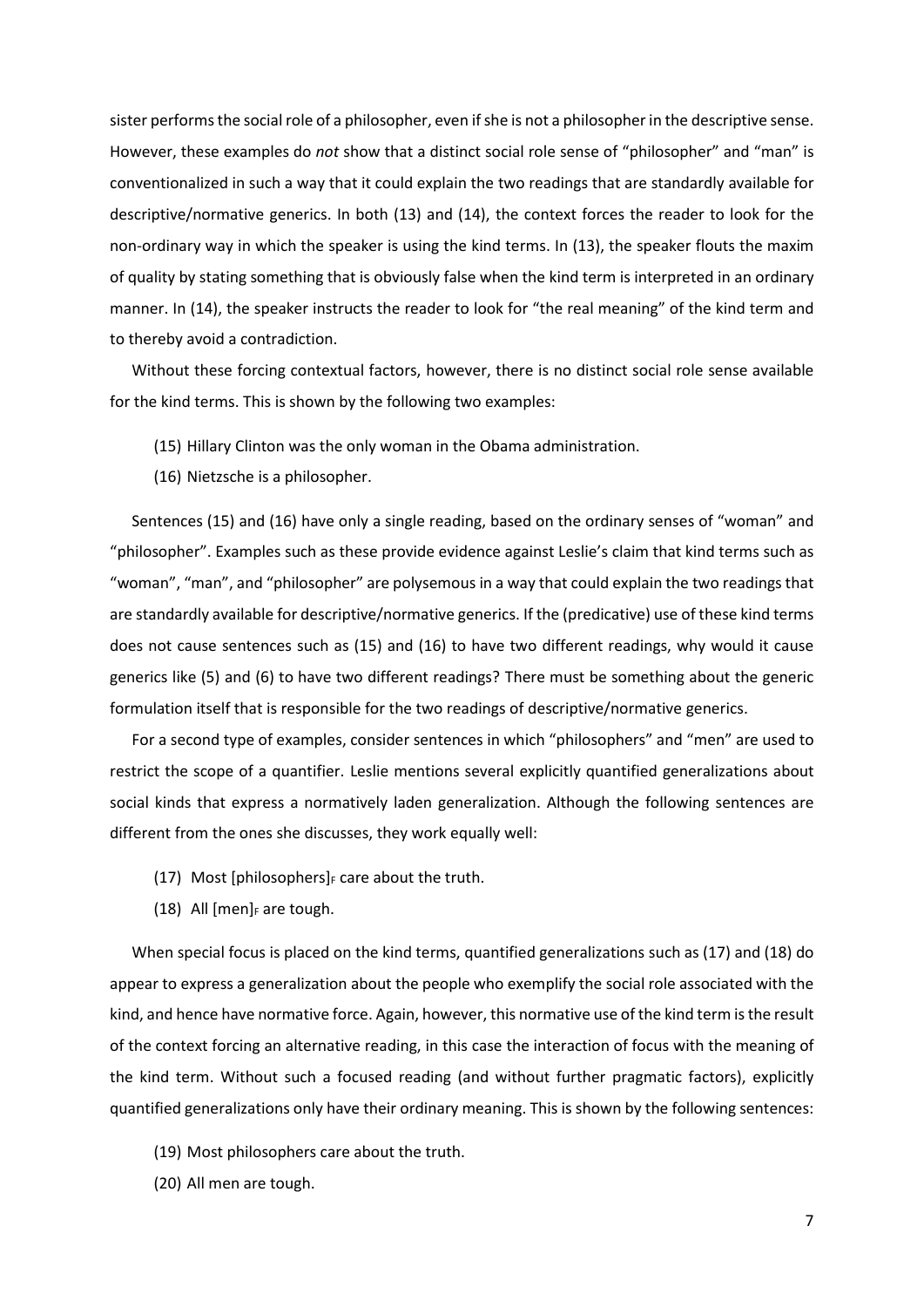Neither of these quantified generalizations has both a descriptive and normative reading readily available. Yet if Leslie were correct in proposing that kind terms like "philosopher" and "man" are polysemous in a way that could explain the standard availability of two different readings for descriptive/normative generics, one would expect these quantified generalizations to standardly have two different readings just as well. One would expect (19), for example, to not only have a descriptive reading but also have a reading on which it says that *most people who perform the social role of a philosopher care about the truth*. Similarly, there should be a reading available for (20) according to which it says that *all people who perform the social role of a man are tough*. Yet without further contextual factors – like a focused reading of the kind terms – these normative readings are not available. The fact that there is no normative reading readily available for these quantified sentences also suggests that it is not the kind terms themselves but something about the generic formulation of (5) and (6) that is responsible for their two readings. After all, for these generic sentences, both a descriptive and a normative reading is readily available even without any forcing contextual factors.

To conclude, when kind terms such as "philosopher" and "men" are used in non-generic sentences, only their ordinary sense is available, unless the context forces one to look for the non-ordinary sense intended by the speaker. Given that generics like (5) and (6) have both a descriptive and a normative reading even in a standard context, however, there must be something about the generic formulation itself that is causing these sentences to have two different readings. In the second part of the paper, I defend the view that generics are prone to having several different readings due to their contextualist semantics.

# **3. CONTEXTUAL UNDERSPECIFICATION**

#### **3.1 A relational theory of kindhood**

When uttered in a standard context, descriptive/normative generics have two different readings because they are contextually underspecified. To argue for this position, I will introduce a novel semantic theory for generic sentences, according to which they express context-dependent kindhood generalizations. Other philosophers and linguists have also proposed that the content of generic sentences is context-dependent in some way (Greenberg, 2002; Krifka et al., 1995; Nguyen, 2020; Nickel, 2010, 2016; Sterken, 2015).<sup>6</sup> Unfortunately, discussing these alternative contextualist theories

 $6$  The contextualist theory presented here is inspired by Nickel's account (2010, 2016), according to which *Gen* has the meaning of a universal quantifier restricted in scope to *normal* individuals. This notion of normality, Nickel further argues, is context-dependent and always interpreted in relation to a contextually selected *causal*-*explanatory strategy*. The theory I present here can be considered an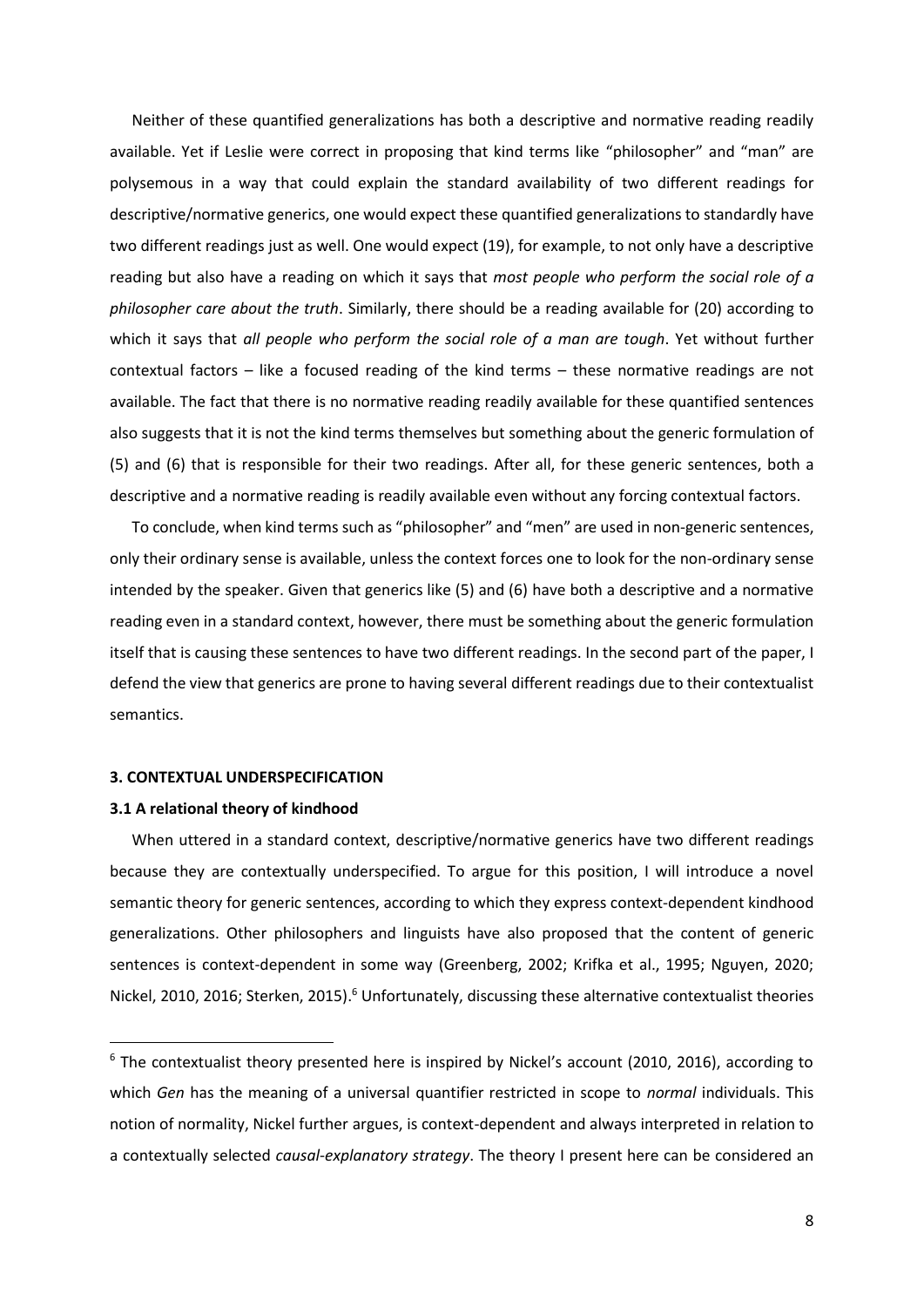is beyond the scope of this paper. Instead, I will present the essential elements of my own theory and argue that it explains why generics sentences about philosophers and men standardly have both a descriptive and a normative reading. I trust that the argument presented here will also be of interest to those who have defended alternative contextualist theories.

Whereas it is quite common to point out that generics characterize the members of a kind, the importance of the notion of *kindhood* for the meaning of generics has not been sufficiently recognized (although see Liebesman & Sterken, 2021). Generic generalizations, I propose, say something about the properties that make a category of individuals into a *kind*. Speaking somewhat impressionistically first, a generic like "Tigers are striped" says that *being striped* is part of what makes the category *tigers* into a kind; it says that this property is partly constitutive of the kindhood of *tigers*. Note already that a property can be part of what makes a category a kind without being necessary for membership in the category. *Being striped*, for example, is not necessary for being a member of the category *tigers.* It is, however, a property that individual tigers instantiate in such a way that it makes the category *tigers* into a kind. I say more about this notion of kindhood in the current section, before explaining how it features in the semantics of generic sentences in the next.

Some categories are just collections of individuals, like *ravens in my backyard right now*. Whereas this category can certainly have members, it is not a kind. Other categories, however, have members that are of the same kind, like the category *ravens* itself. A long and venerable philosophical tradition has aimed to analyze the nature of this difference. What is it that makes some categories of individuals into kinds, wherein lies their kindhood?

One prominent view among philosophers is that kindhood lies in the projectibility of a category with respect to several properties (Crane, 2021). When a category is a kind, members of that category – actual and counterfactual – are similar in such a way that one's observation of some categorymembers allows one to form reliable expectations about the properties of other members.

But philosophers who defend this view have also analyzed the projectibility constitutive of a category's kindhood in several different ways. Some philosophers argue that the kindhood of a category lies in the projectibility of the category with respect to the co-instantiation of several properties (Slater, 2015). On this view, kinds are categories that allow one to predict which properties category-members will instantiate, due to the regular co-occurrence of these properties. The category *philosophers* is a kind on this account because there are several properties (e.g., writes philosophical texts, teaches philosophy classes, etc.) one can reliably expect a philosopher to (habitually) instantiate.

extension of this view; rather than being restricted to normal individuals, generics are restricted based on the notion of *kindhood*. Kindhood, furthermore, is always interpreted in relation to a *categorizing strategy*, which includes but is not exhausted by explanatory strategies.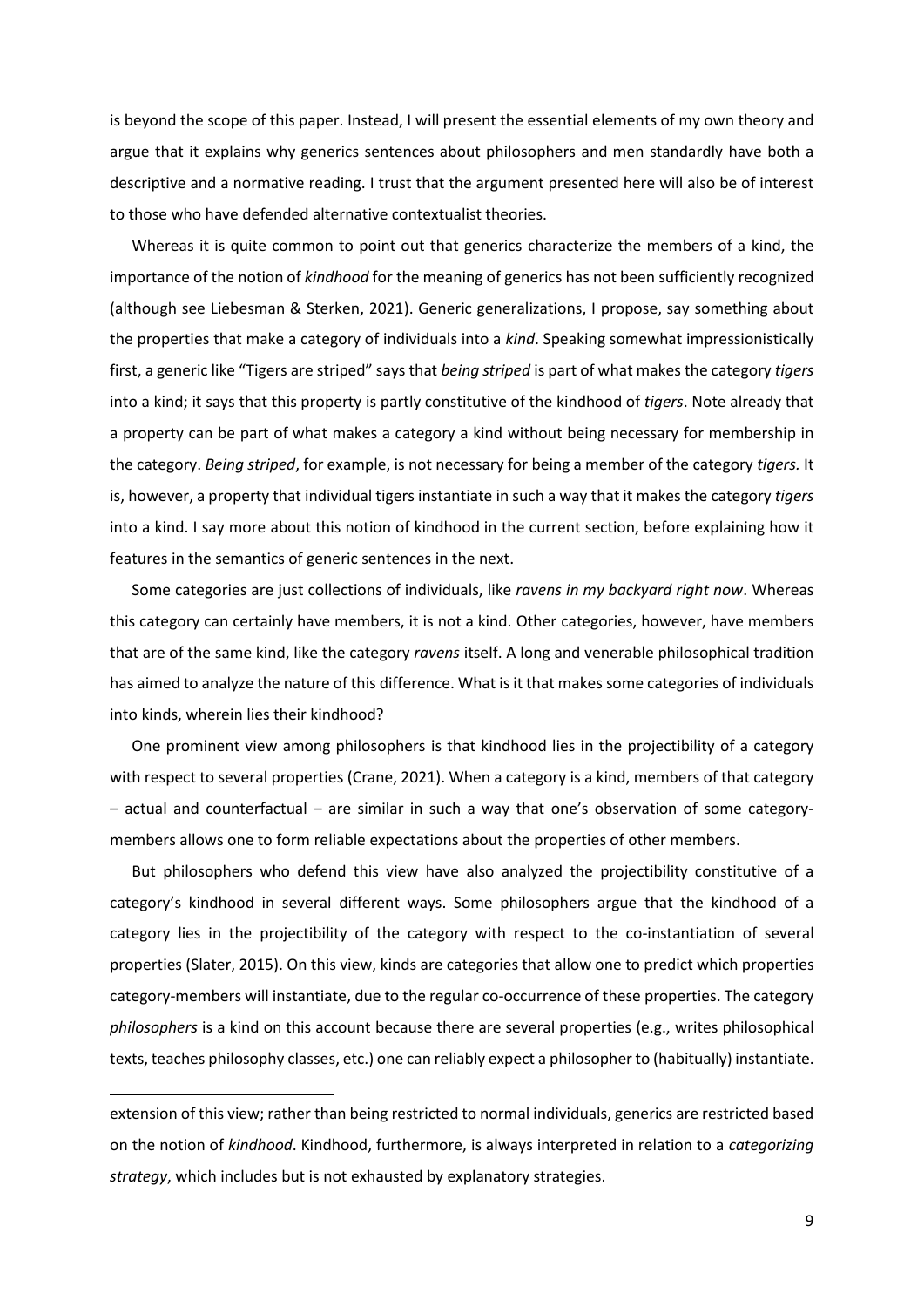Others argue that kinds are rather projectible with respect to the *cause* of several properties of category-members (Nickel, 2010). When a category is a kind, one can form reliable expectations about the causal factors that are responsible for a member's instantiation of a property, because these causal factors tend to be the same across members of the category. On this view, the kindhood of a category like *tigers* lies in the fact that a tiger's instantiation of *having four legs*, *having a tail*, and *having stripes* can be causally explained in the same way for each tiger.

There are, furthermore, also functional accounts of kindhood (Weiskopf, 2011) and even explicitly normative ones. As some have argued, the category *anger,* for instance, is a normative kind. Instances of this category are projectible primarily with respect to the set of situations in which they are warranted (Griffiths, 2004).

So, philosophers have proposed several different types of projectibility – and many more specific versions of them – that can make a category into a kind. Often a combination of several types of projectibility is proposed to fully account for the kindhood of a particular category. In the case of biological species, for example, many philosophers hold that a species' kindhood consists in the regular co-instantiation of several properties due to their resulting from the same causal history (Godman & Papineau, 2020; Godman et al., 2020; Khalidi, 2018).

One reason why the projectibility constitutive of the kindhood of a category has been analyzed in different ways, is that *kindhood* is a relational notion (Boyd, 2000; Crane, 2021; Slater, 2015). Although I cannot fully defend it here, I subscribe to this widely shared view that no category is a kind *per se*. Rather, to be a kind is for a category to be projectible in a way that accommodates the categorizing strategy responsible for the recognition and use of that category. A categorizing strategy is the *rationale* behind the recognition and use of a particular category. Why categorize particulars in this way? What type of projectibility does one expect this way of categorizing individuals to provide? These categorizing strategies – and the projectibility expectations they entail – vary for different categories and for the contexts in which they are used.

Especially in the literature on scientific categorization, several philosophers have argued that the type of projectibility constitutive of a category's kindhood depends not only on the nature of the category itself but also on the categorizing strategy that is operative in the relevant discipline (Boyd, 2000; Slater, 2015). A scientific category can be a kind relative to the categorizing strategy that is operative in the domain of particle physics, for instance, or relative to the categorizing strategy operative in the domain of evolutionary biology. These disciplines categorize particulars based on very different projectibility expectations, and hence the type of projectibility that is constitutive of kindhood in these disciplines also varies.

But this relational nature of kindhood generalizes to folk categories as well, resulting in even more ways in which kindhood can be realized. There are many more reasons to categorize things and people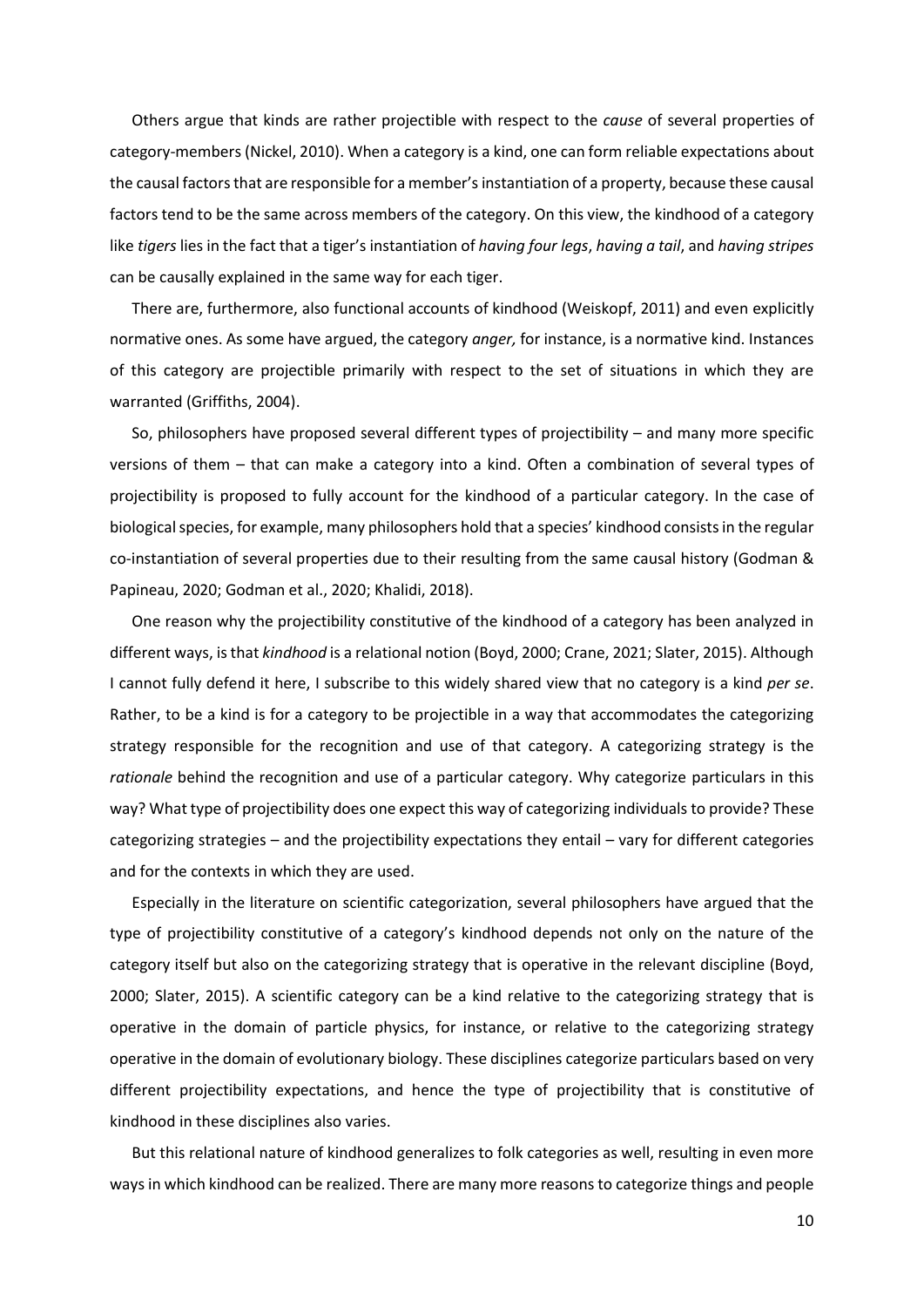than just the projectibility expectations and epistemic practices distinctive of a scientific discipline or research program. One example would be the normative kind *anger*, which is a kind relative to the strategy of grouping emotional responses that are warranted in the same set of situations (Griffiths, 2004). Another example is a kind of tool, like *hammers*. The kindhood of this category lies in the fact that hammers are projectible with respect to the actual co-instantiation of several properties (e.g., having a handle, having a firm head, etc.), based upon which one can expect a hammer to be useful for a particular set of tasks.

Kindhood, then, is a relational notion. Some categories are kinds, but only relative to a particular categorizing strategy, including a set of projectibility expectations. The kindhood of a category lies in that type of projectibility due to which it accommodates the categorizing strategy responsible for the recognition and use of the category. In what follows, I support this relational view of *kindhood* by arguing that it explains both the context-sensitivity of generic sentences and the fact that both a descriptive and normative reading is readily available for some of them.

## **3.2 Contextualist semantics**

Having introduced the notion of kindhood in the previous section, we can now return to explaining the meaning of generic sentences. Here is a first – still incomplete – account of the truth-condition of generic sentences:

*Truth-condition 1:* A generic of the form "*Ks* are *F*" is true iff all *Ks* that – with respect to the determinable of *F* - instantiate a property that is partly constitutive of the kindhood of *Ks*, instantiate *F.*

On this account of the meaning of generic sentences, they express kindhood generalizations. The unpronounced *Gen* operator has the meaning of a universal quantifier but is restricted in scope based on the notion of *kindhood*. A generic like (1), for instance, says that all tigers that – with respect to their fur pattern – instantiate a property that is partly constitutive of the kindhood of *tigers*, are striped. Put differently, this sentence says that all tigers whose fur pattern is part of what makes the category *tigers* into a kind, are striped. In this example, "fur pattern" is the determinable of *F* because having stripes is one determinate version of a fur pattern.<sup>7</sup>

<sup>7</sup> That generic sentences (of the form "*Ks* are *F*") are restricted in scope in part based on the determinable of *F* has also been proposed in some form by Cohen (1996) and Nickel (2010, 2016). According to the semantic theory defended here, "Tigers are striped" says that all tigers *whose fur pattern* is partly constitutive of the kindhood of tigers, have stripes. The generic "Tigers bear live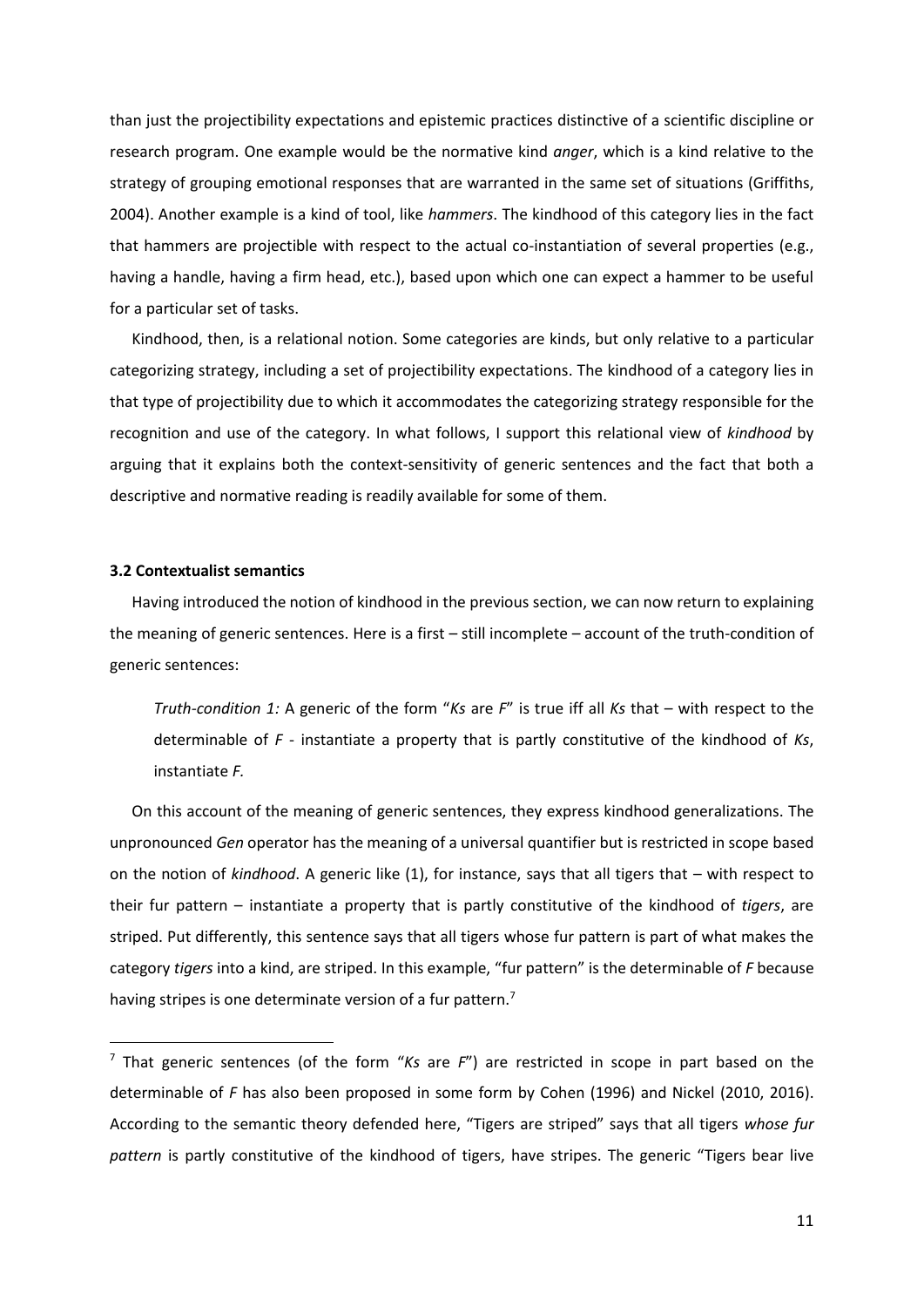Since the notion of *kindhood* only makes sense relative to a categorizing strategy, however, the content of a generic sentence is context-dependent. Recall that for a category to be a kind, is for this category to be projectible in a way that accommodates a particular categorizing strategy. Hence it is only in relation to a contextually selected categorizing strategy – and the projectibility expectations that it entails – that it makes sense to consider which properties are constitutive of the kindhood of the category. Recognizing this context-sensitivity, the truth-condition of a generic sentence can be spelled out more completely as follows:

Truth-condition 2: A generic of the form "*Ks* are *F*" is true in context *C* iff all *Ks*that – with respect to a determinable of *F* – instantiate a property that is projectible of *Ks* in a way that accommodates the categorizing strategy *S* selected by *C*, instantiate *F.*

On this account of generic meaning, the generalizing content of a generic sentence depends on the contextually selected categorizing strategy, which determines the type of projectibility that is constitutive of the category's kindhood. How exactly a categorizing strategy is contextually selected is a large question that cannot be fully answered here. Generally, however, it is the intentions of the speaker that select a categorizing strategy from those that are available in the common ground, based on common beliefs and assumptions about the nature of the category.<sup>8</sup>

In many cases, there is only one categorizing strategy available in the common ground. This is the case for generics like (1) and (2). It is common ground that the recognition of folk species categories is partially based on the expectation that there is a set of properties – e.g., their appearance, diet, way of moving about – of which members of the same species tend to instantiate the same determinate version due to their sharing some other biological properties that are central to species-membership. Given this common ground, a speaker who utters "Tigers are striped" is standardly interpreted as intending to talk about the kindhood of tigers in relation to this categorizing strategy. When uttered in a standard context, this generic has statistical-explanatory meaning; the kindhood generalization it

young," on the other hand, says that all tigers *whose way of bearing offspring* is partly constitutive of the kindhood of tigers, bear live young.

 $8$  More specifically, I suggest that King's coordination account for demonstratives applies to the context-sensitivity of generics as well. On this account, "the semantic value of a use of a demonstrative d in a context c is that object o that meets the following two conditions: (1) the speaker intends o to be the value of d in c; and (2) a competent, attentive, reasonable hearer who knows the common ground of the conversation at the time of the utterance would know that the speaker intends o to be the value of d in c" (King, 2012, 102). For a similar application of King's coordination account to the context-sensitivity of generics, see Sterken (2015).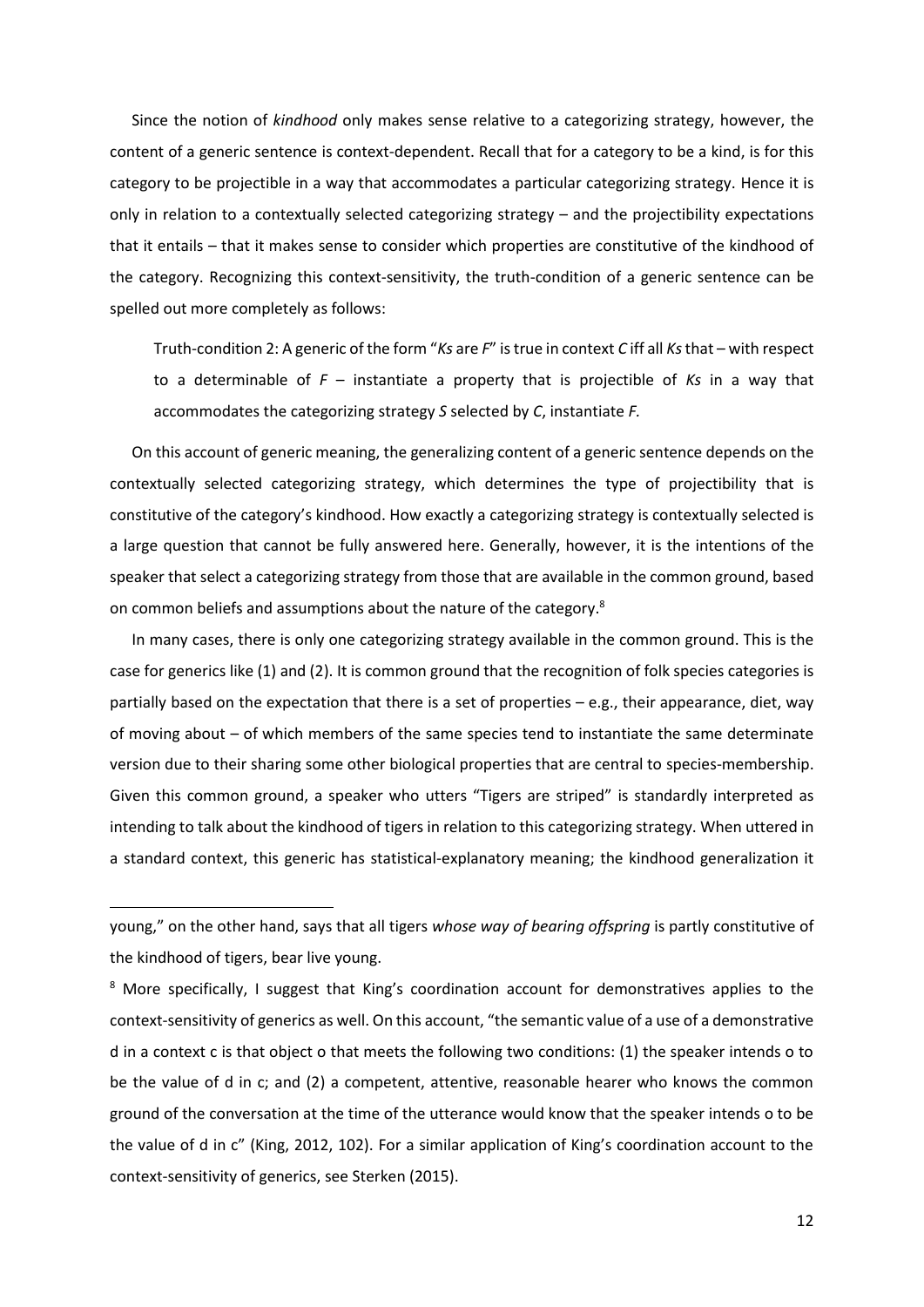expresses entails that tigers tend to be striped and that this property is caused by some further biological properties central to species-membership.

Other generic sentences have two different readings, however, because two different categorizing strategies are available in the common ground. This is the case for descriptive/normative generics such as (5) and (6), due to PHILOSOPHER and MAN being dual character concepts. Take "Philosophers care about the truth" (i.e., (5)) as a first example. What type of projectibility makes *philosophers* a kind? That depends. On the one hand, one can conceive of the category *philosophers* as a professional category, and hence as a category that is recognized based on the expectation that people with the same profession will share a host of other properties as well. Considered as a professional category, the kindhood of *philosophers* is constituted by the set of properties that philosophers tend to instantiate due to their sharing the same profession. On the other hand, one can also conceive of the category *philosophers* as a social role, and hence as a category that is rather recognized so as to keep track of the social obligations of people (among other reasons). Considered as a social role category, the kindhood of *philosophers* is constituted by the set of properties that all philosophers are obligated to instantiate in virtue of these properties being required to adequately perform the social role of a philosopher.

The content of an utterance of (5) depends on which of these two categorizing strategies is contextually operative. In the context of the utterance, is the category of *philosophers* recognized as a professional category or a social role category? If *philosophers* is taken to be a professional category, then (5) says that all philosophers whose relation to truth is projectible such that it accommodates the categorizing strategy behind professional categories, care about the truth. Given the nature of this categorizing strategy, this entails that *caring about the truth* is one of the properties that philosophers tend to instantiate in virtue of their profession. If, on the other hand, *philosophers* is taken to be a social role category, then (5) says that all philosophers whose relation to truth is projectible in a way that accommodates the categorizing strategy responsible for the recognition of a social role, care about the truth. Given the normative nature of social roles, this entails that caring about the truth is one of the properties that all philosophers are obligated to instantiate.

These same points apply to "Men are tough" (i.e., (6)). Given the dual character conceptualization of the category *men*, this category can be considered a kind in relation to two different categorizing strategies. One strategy is to group people based on a biological property that one expects to be predictively and explanatorily fruitful; another strategy is to group people based on their normatively laden social role. Depending on whether (6) is interpreted relative to the first or the second strategy, it expresses either a statistical-causal generalization or a normative social role generalization.

Hence descriptive/normative generics such as (5) and (6) have two different readings due to a combination of two factors. First, the content of a generic utterance depends on the contextually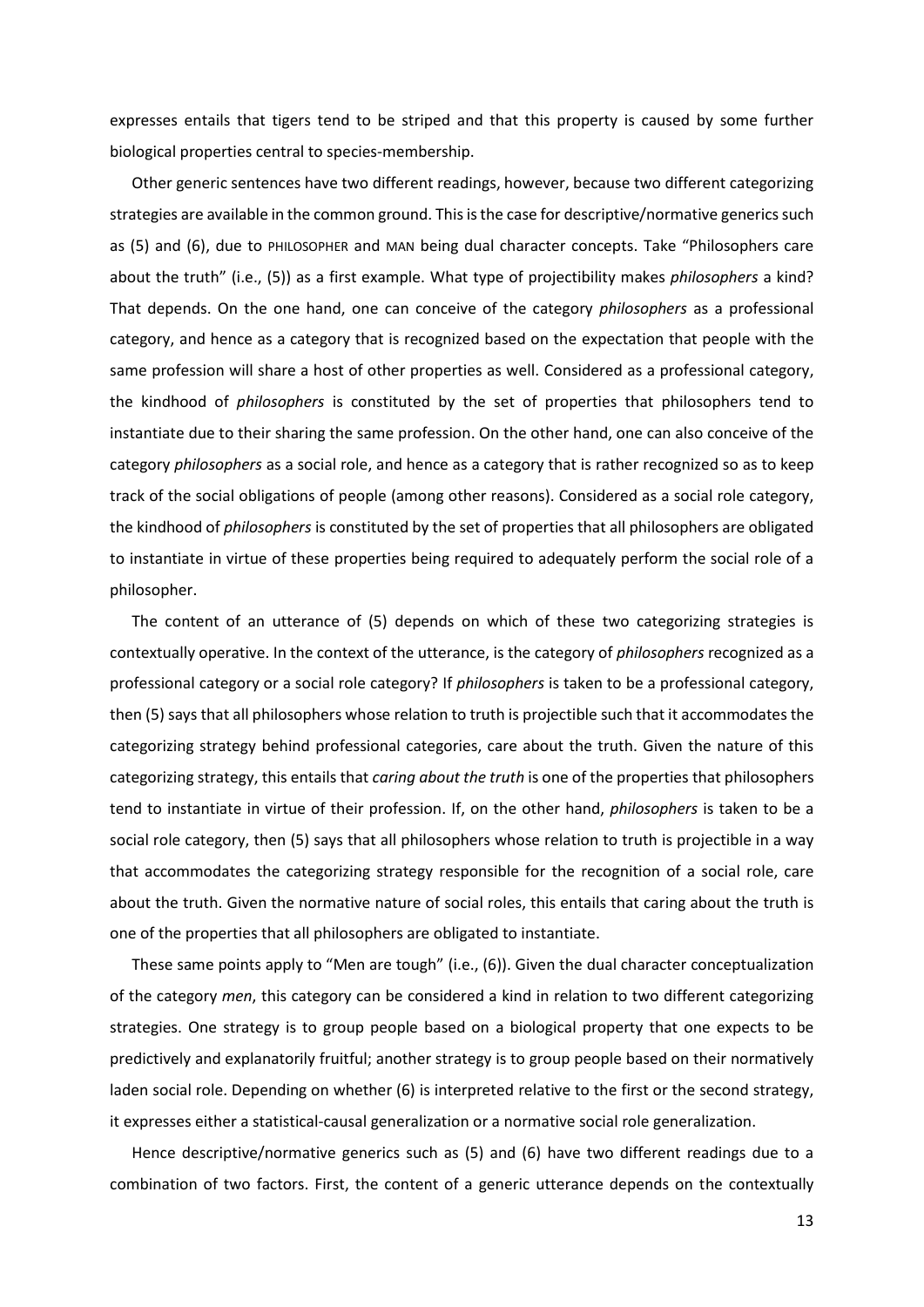operative categorizing strategy, determining the type of projectibility constitutive of the category's kindhood. Second, it is common ground that the kindhood of categories such as *philosophers* and *men* can be understood relative to two different categorizing strategies. In a standard context in which no further information is available about the intentions of the speaker, a generic utterance about one of these kinds can therefore be understood in two different ways. That is to say, the reader of (5) or (6) recognizes the two possible ways of understanding these sentences not because they recognize that kind terms like "philosopher" and "man" are polysemous, but because they recognize that there are two different ways of understanding what it is that makes *philosophers* and *men* a kind, rather than a mere collection of individuals.

### **3.3 Contextualism supported**

In this final section, I present two arguments for the view that the content of generic sentences is context-dependent, thereby also supporting a contextualist underspecification account of descriptive/normative generics. <sup>9</sup> One way to test whether a type of expression is context-dependent, is to check whether it passes the *Inter-Contextual Disquotation test* (Cappelen & Lepore, 2003, p. 28). To do so, one checks whether the expression "S" is such that one can truthfully assert an instance of the following schema:

(ICD) Even though it is not the case that S, there can be true utterances of "S".

According to this ICD-test, if the content of a generic sentence is context-dependent, it should be possible to assert the falsehood of that generic sentence while also asserting that the same sentence uttered in a different context is true. Here is an example in which this is the case, using the descriptive/normative generic "Philosopher care about the truth":

(21) If you look around, it's obvious that a vast majority of professional philosophers don't care about the truth. Unlike what many people believe, philosophers don't care about the truth. I know this really bothered my former supervisor though. She taught us that philosophers have a fundamental role to play in society, often saying to us: "philosophers care about the truth". This is true of course, but also an ideal that few philosophers live up to. Unfortunately, philosophers don't care about the truth.

In this example, the speaker first asserts the negation of "philosophers care about the truth" relative to a context in which *philosophers* is taken to be a professional category. In this context, the

 $9$  For more evidence that the content of generic sentences is context-dependent based on other tests, see Sterken (2017).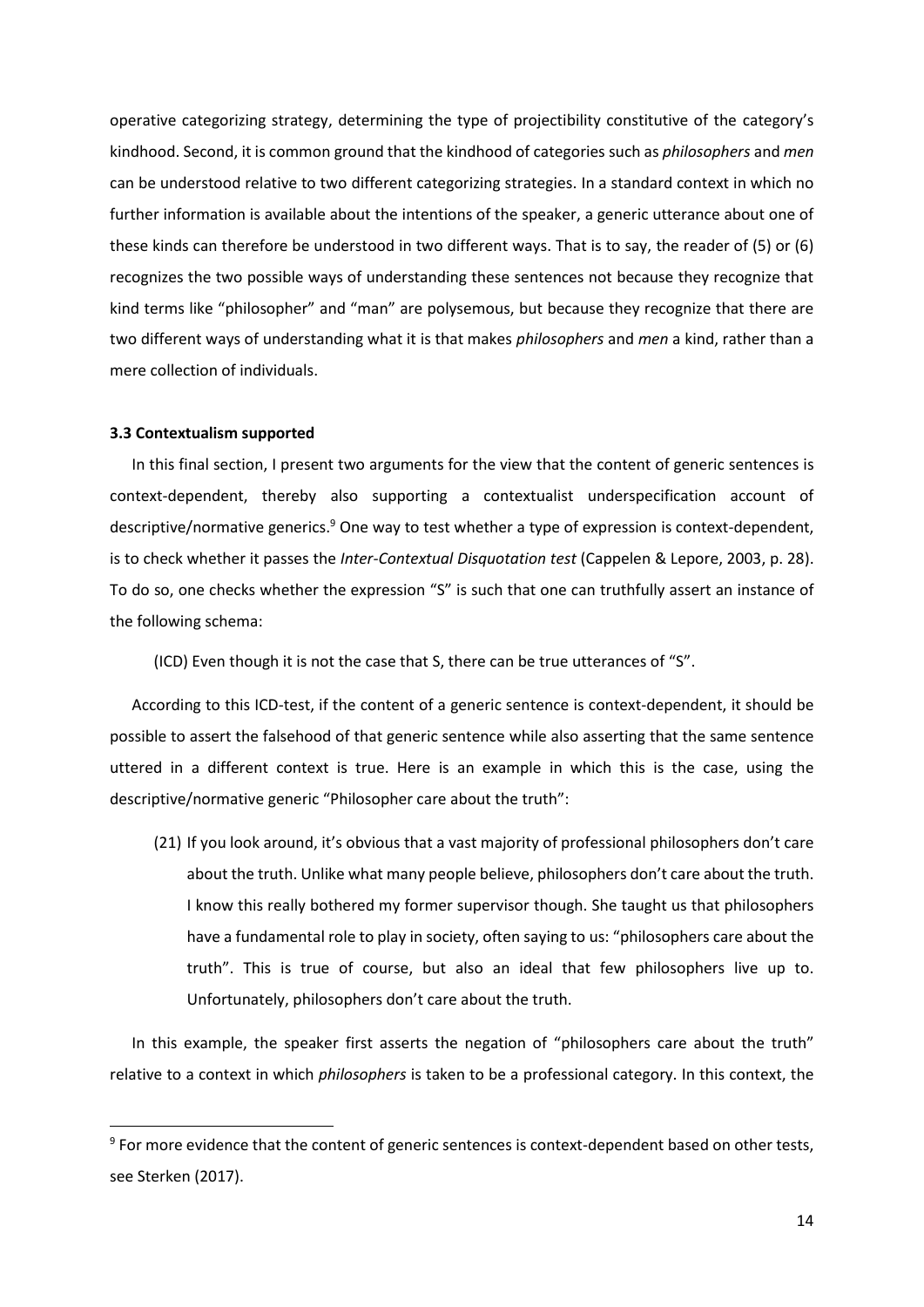negation of this generic entails that *caring about the truth* isn't one of the properties that philosophers tend to instantiate. Yet even in this context, it is possible to also recognize that an utterance of "philosophers care about the truth" expresses something true when uttered in a different context, if in that context one recognizes the category *philosophers* as a distinct social role. In the context in which the speaker's former supervisor utters this generic sentence, it entails that *caring about the truth* is one of the properties required to perform the social role of a philosopher. This case shows that it is possible to both assert the falsehood of a generic sentence while at the same time asserting that there are true utterances of the same generic sentence in a different context. As such, (descriptive/normative) generics pass the ICD-test.

A second way to test whether an expression is context-dependent is to see whether it blocks socalled *Inter-Contextual Disquotational Indirect Reports* (the IDI-test). Cappelen and Lepore provide the following example to explain this test:

Take an obviously context sensitive expression, e.g., the first person pronoun "I". Consider an utterance of the sentence "I went to Paris" by Rupert. If Lepore tries to report what Rupert said with "Rupert said that I went to Paris", his report is false because the expression "I" fails to pick out what "I" picked out in the original utterance. The presence of "I" in the disquotational report figures prominently in an explanation of why the report is false. (Cappelen & Lepore, 2003, p. 34)

Generic sentences similarly block disquotational indirect reports when the context of the original utterance and the context of the report differ with respect to the operative categorizing strategy. Consider, for example, a case in which a conservative father is talking to his son at the dinner table, aiming to explain how men and women are to behave in order for them to perform their proper role in society. In that context, the father says: "Most men nowadays are weak. This is all wrong. Men are tough". The next day, the son is asked by his teacher whether he can list any of the properties that men tend to have. In response to that question, the child reports: "My dad said that men are tough". This report is false. The original normative content of the generic utterance does not carry over to the new context, in which the same sentence now expresses a descriptive generalization. As such, descriptive/normative generics also pass the IDI-test for context-sensitivity.

Both preceding tests support the view that the content expressed by (descriptive/normative) generics is context-dependent. Note, however, that Leslie could respond that descriptive/normative generics pass both these tests not because of the context-sensitivity of *Gen,* but rather due to the polysemy of "philosopher" and "man". It could be the case, after all, that descriptive/normative generics pass both tests for context-sensitivity because there are two different senses of the kind terms available, both of which can be selected by the context.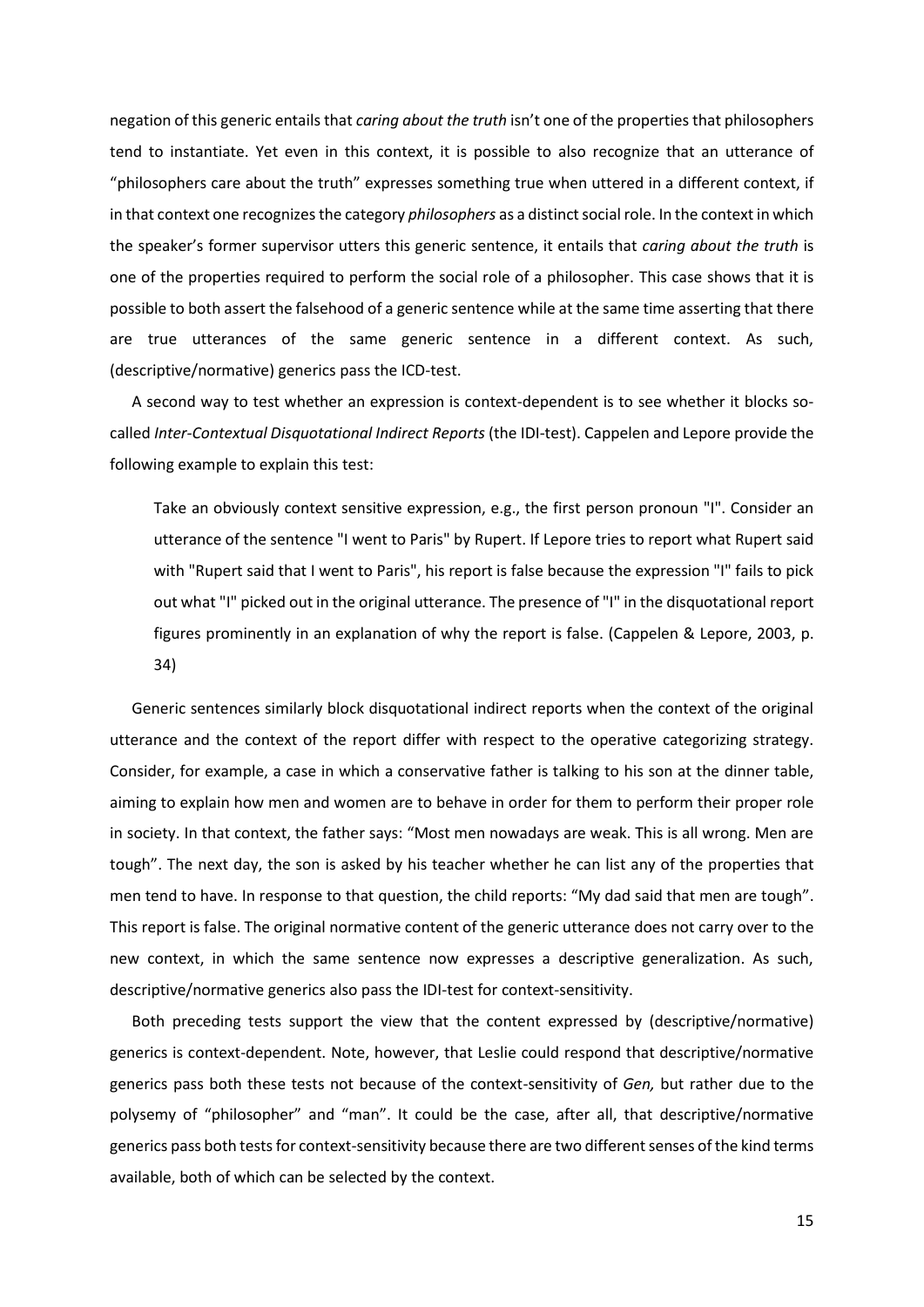Yet this polysemy explanation is not supported by the evidence. If it had been the case that descriptive/normative generics pass these tests due to the polysemy of the kind terms, one would expect quantified generalizations using these same kind terms to also pass both tests. However, quantified generalizations about philosophers and men *only* pass these tests if one of the kind terms receives a focused reading, forcing a non-ordinary understanding of it. Without this focus on the kind term, there is no distinct normative reading of the generalization available and the test is failed. Consider, for example, the following ICD-test about the quantified generalization "Most philosophers care about the truth":

(22) If you look around, it's obvious that a vast majority of professional philosophers don't care about the truth. Unlike what many people believe, most philosophers don't care about the truth. I know this really bothered my former supervisor though. She taught us that philosophers have a fundamental role to play in society, often saying to us: "most philosophers care about the truth". This is true of course, but also an ideal that few philosophers live up to. Unfortunately, most philosophers don't care about the truth.

One cannot truthfully assert (22). It is inconsistent for a speaker to both assert that most philosophers don't care about the truth, while also asserting that "most philosophers care about the truth" uttered in a different context (i.e., by the speaker's supervisor) is true. The content expressed by this quantified generalization is not context-dependent in the way that is required to pass this ICDtest. It does appear possible, however, to truthfully assert (22) when the supervisor places special focus on the kind term, stating that "most [philosophers] $_F$  care about the truth". Yet this only provides further evidence that the content expressed by the generic "philosophers care about the truth" is context-dependent due to the meaning of *Gen* itself, since this generic passes the ICD-test even without a focused reading of the kind term.

A similar point applies when testing whether a quantified generalization such as "all men are tough" passes the second test. This quantified generalization passes the IDI-test only if one imagines that the conservative father places special focus on the kind term, like so: "Most men nowadays are weak. This is all wrong. All  $[men]_F$  are tough". If the son later reports in class that "My dad said that all men are tough", this report is false. Yet this quantified generalization only passes the IDI-test due to the father placing special focus on the kind term. Without this focus, the father's utterance would simply be contradictory; there would be no normative reading available. The statement "Most men nowadays are weak. This is all wrong. All men are tough" is simply contradictory. And yet the generic "Men are tough" passes the IDI-test even without a focused reading of the kind term, providing further evidence for the distinct context-dependency of the generic formulation itself.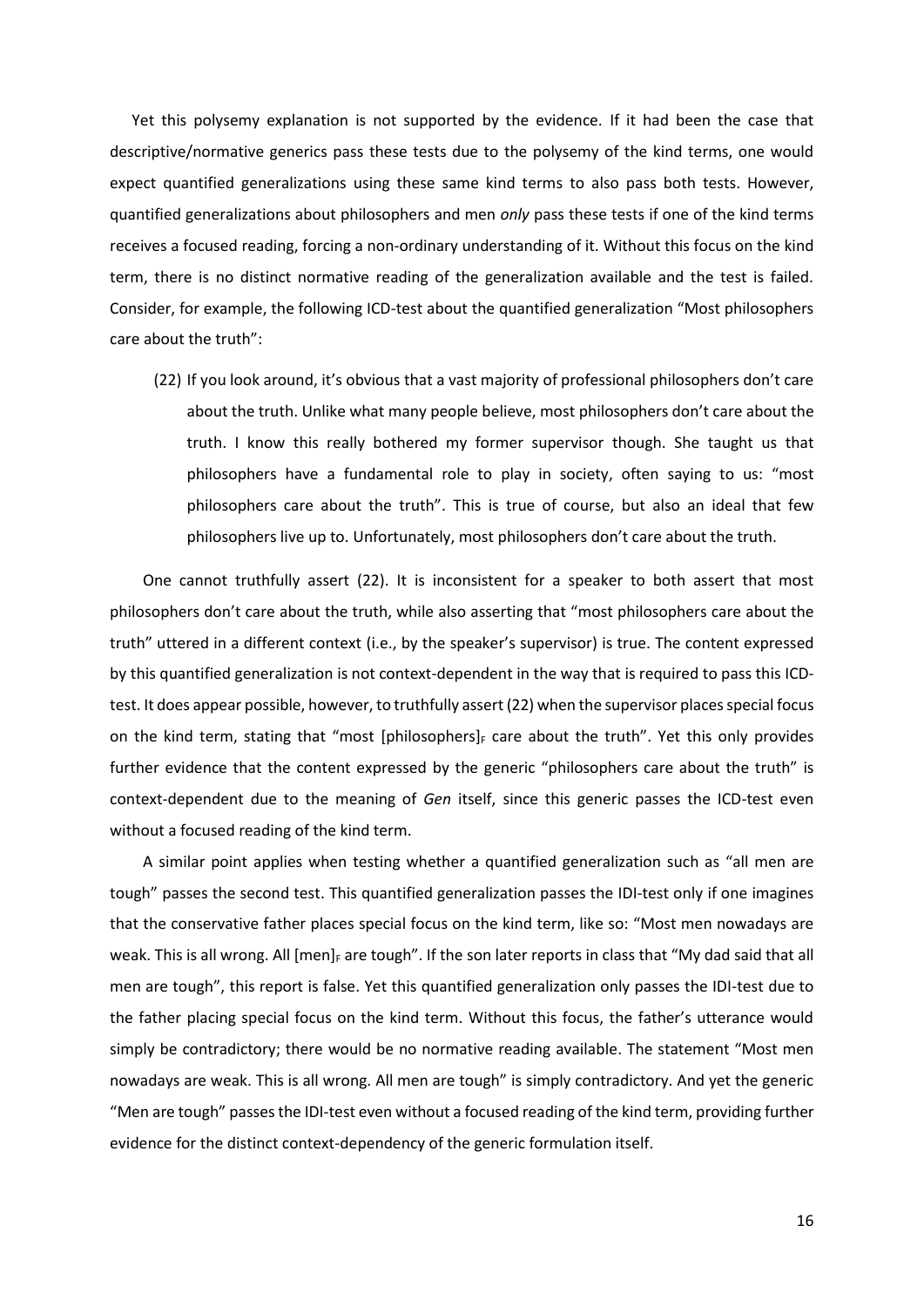# **4. CONCLUSION**

Some generic sentences, like "Philosophers care about the truth" and "Men are tough", have both a descriptive and a normative reading readily available. In this paper, I have argued that this is not due to the hypothesized polysemy of the social kind terms "philosopher" and "man", as proposed by Leslie. Even though these kind terms *can* be used with a distinct social role sense, this is only the case in contexts that force this non-ordinary reading.

Compared to explicitly quantified generalizations such as "Most philosophers care about the truth" and "All men are tough", a normative reading is more readily available for generic generalizations about these same kinds. Because generic sentences express kindhood generalizations, their content depends on the contextually operative categorizing strategy relative to which the notion of *kindhood*  is to be understood. Given that descriptive/normative generics like (5) and (6) concern categories that are conceptualized in a dual character way, two different categorizing strategies are available in the common ground. In this way, the context-sensitivity of generics provides an alternative explanation of how dual character concepts can lead to some generic sentences having both a descriptive and a normative reading, even when uttered in a standard context; these sentences are contextually underspecified without further information about which categorizing strategy the speaker intends to be the operative one.

#### **REFERENCES**

- Boyd, R. (2000). Kinds as the "workmanship of men": Realism, constructivism, and natural kinds. In Nida-Rümelin, J. (Ed.), *Rationalität, realismus, revision: Vorträge des 3. Internationalen kongresses der gesellschaft für analytische philosophie*, (pp. 52-89). Berlin: De Gruyter.
- Cappelen, H., & Lepore, E. (2003). Context shifting arguments. *Philosophical perspectives*, *17*, 25-50.

Chen, H. Y. (2021). Contextualism and the semantics of "woman". *Ergo: An Open Access Journal of Philosophy*, *20*(8).

- Cohen, A. (1999). *Think generic: The meaning and use of generic sentences.* Stanford: CSLI Publications.
- Crane, J. K. (2021). Two approaches to natural kinds. *Synthese*, *199*(5), 12177-12198.
- Del Pinal, G., & Reuter, K. (2017). Dual character concepts in social cognition: Commitments and the normative dimension of conceptual representation. *Cognitive Science*, *41*, 477-501.
- Diaz‐Leon, E. (2016). *Woman* as a politically significant term: A solution to the puzzle. *Hypatia*, *31*(2), 245-258.
- Falkum, I. L. & Vicente, A. (2015). Polysemy: Current perspectives and approaches, *Lingua*, *157*, 1-16.
- Godman, M., & Papineau, D. (2020). Species have historical not intrinsic essences. In Bianchi, A. (Ed.), Language and reality from a naturalistic perspective: Themes from Michael Devitt. Philosophical Studies Series 143 (pp. 355-367). Springer Press.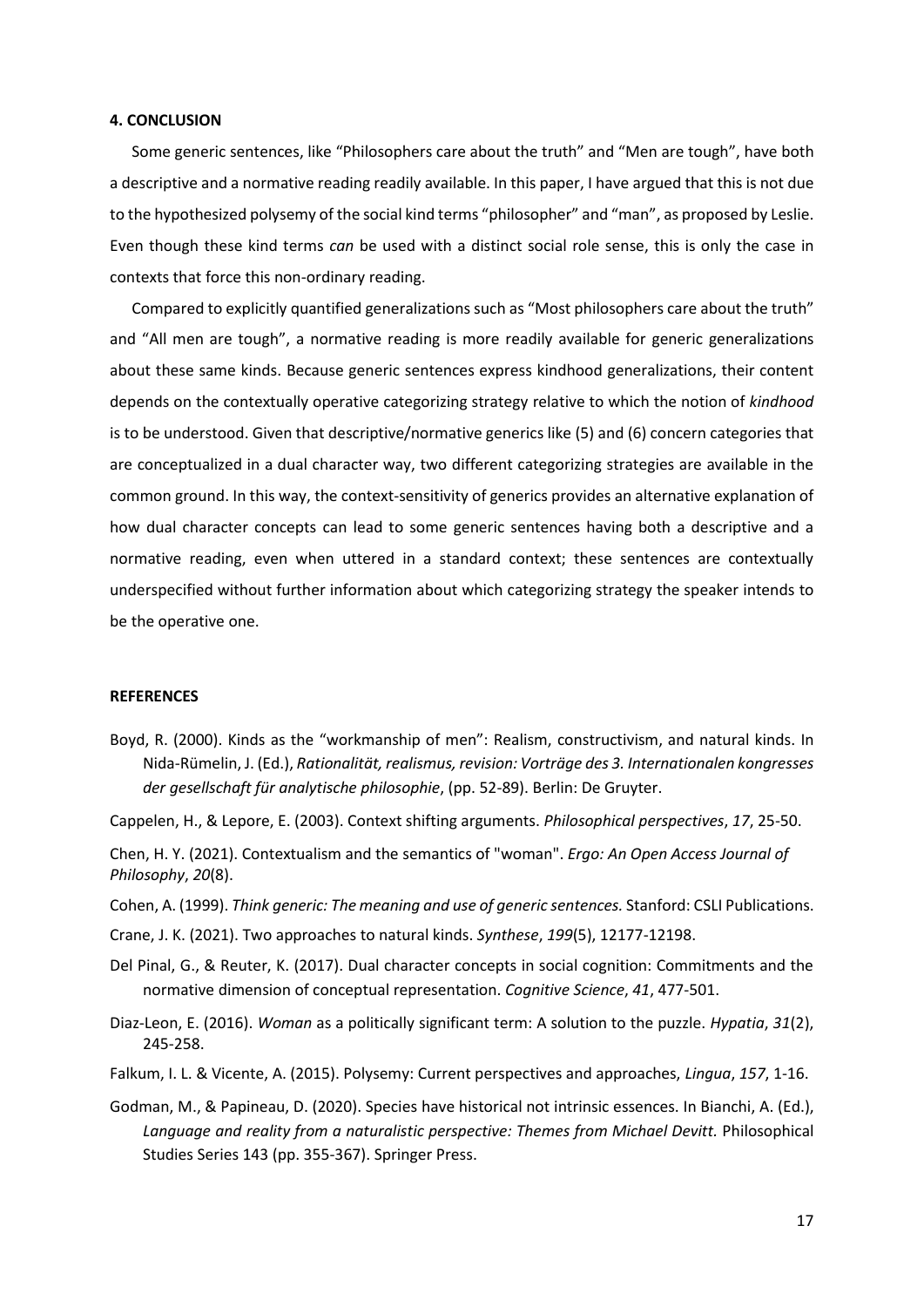- Godman, M., Mallozzi, A., & Papineau, D. (2020). Essential properties are super-explanatory: Taming metaphysical modality. *Journal of the American Philosophical Association*, 6(3), 316-334.
- Greenberg, Y. (2002). Two kinds of quantificational modalized genericity, and the interpretation of bare plural and indefinite singular NPs. In Jackson, B. (Ed.) *Proceedings of SALT.* Cornell University: Cornell Linguistics Circle.
- Griffiths, P. E. (2004). Emotions as natural and normative kinds. *Philosophy of science*, *71*(5), 901-911.
- Hesni, S. (2021). Normative generics: Against semantic polysemy. *Thought: A Journal of Philosophy*, *10*(3), 218-225.
- Khalidi, M. A. (2018). Natural kinds as nodes in causal networks. *Synthese*, *195*(4), 1379-1396.
- Knobe, J., Prasada, S., & Newman, G. E. (2013). Dual character concepts and the normative dimension of conceptual representation. *Cognition*, *127*(2), 242-257.
- King, J. (2012). The metasemantics of contextual sensitivity. In Burgess, A. & Sherman, B. (Eds.), *Metasemantics: New essays on the foundations of meaning*. Oxford: Oxford University Press.
- Krifka, M., Pelletier, F. J., Carlson, G. N., ter Meulen, A., Chierchia, G., and Link, G. (1995). Genericity: An introduction. In Carlson, G. N. & Pelletier F. J. (Eds.), *The generic book*. Chicago: University of Chicago Press.
- Laskowski, N. G. (2020). Moral constraints on gender concepts. *Ethical Theory and Moral Practice*, 1- 13.
- Leslie, S.J. (2007). Generics and the structure of the mind. *Philosophical Perspectives*, *21*, 375-403.
- Leslie, S.J. (2008). Generics: Cognition and acquisition. *Philosophical Review*, *117*(1), 1-47.
- Leslie, S.J. (2015). "Hillary Clinton is the only man in the Obama administration": Dual character concepts, generics, and gender. *Analytic Philosophy*, *56*(2), 111-141.
- Liebesman, D., & Sterken, R. K. (2021). Generics and the metaphysics of kinds. *Philosophy Compass*, e12754.
- Löhr, G. (2021) Does polysemy support radical contextualism? On the relation between minimalism, contextualism and polysemy, *Inquiry*, online first.
- Nguyen, A. (2020). The radical account of bare plural generics. *Philosophical Studies*, *177*(5), 1303- 1331.
- Nickel, B. (2010). Ceteris Paribus laws: generics & natural kinds. Philosophers' Imprint 10(6): 1-25.
- Nickel, B. (2016). *Between logic and the world: An integrated theory of generics*. Oxford University Press.
- Reuter, K. (2019). Dual character concepts. *Philosophy Compass*, *14*(1), e12557.
- Saul, J., (2012), Politically significant terms and philosophy of language: Methodological issues, In Crasnow, S.. and Superson, A. (eds.), *Out from the shadows: Analytical feminist contributions to traditional philosophy*, (pp. 195-216). New York: Oxford University Press.

Slater, M. H. (2015). Natural kindness. *The British Journal for the Philosophy of Science*, *66*(2), 375-411.

Sterken, R. (2015). Generics in context. *Philosopher's Imprint, 15*(21), 1–30.